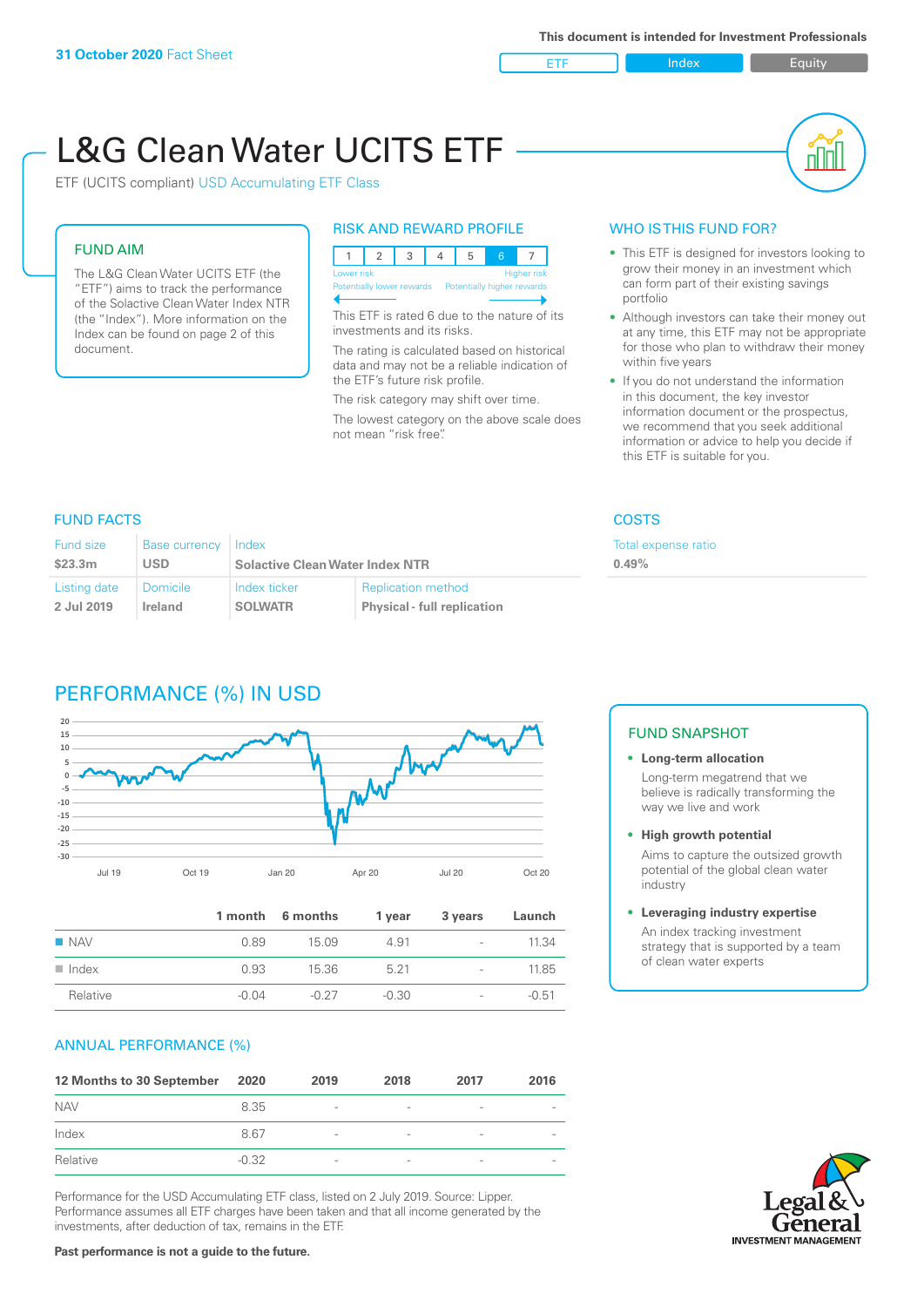ETF (UCITS compliant) USD Accumulating ETF Class

# INDEX BREAKDOWN

The breakdowns below relate to the Index. The ETF's portfolio may deviate from the below. All data source LGIM unless otherwise stated. Totals may not sum to 100% due to rounding.



#### SECTOR (%)

| $\blacksquare$ Industrials                   | 49.4 |
|----------------------------------------------|------|
| $\blacksquare$ Utilities                     | 214  |
| $\blacksquare$ Materials                     | 7.3  |
| $\blacksquare$ Health Care                   | 7.1  |
| ■ Information Technology                     | 7.0  |
| ■ Lab Process Automation                     | 17   |
| ■ Consumer Discretionary                     | 1.6  |
| <b>Building Materials &amp; Services 1.5</b> |      |
| ■ Energy                                     | 1.1  |
| $\Box$ Other                                 | 19   |
|                                              |      |



| EUR                | 10.2 |
|--------------------|------|
| $\blacksquare$ GBP | 7.5  |
| $\blacksquare$ JPY | 7.4  |
| $H$ HKD            | 5.4  |
| CHF                | 3.0  |
| $\blacksquare$ SEK | 1.4  |
|                    |      |
|                    |      |

■ Top 10 constituents 18.3% Rest of Index 81.7% No. of constituents in Index 66

# TOP 10 CONSTITUENTS (%)

| <b>Badger Meter</b>              | 1.9 |
|----------------------------------|-----|
| Danaher                          | 1.9 |
| Evogua Water Technologies        | 19  |
| <b>Itron</b>                     | 18  |
| <b>Advanced Drainage Systems</b> | 1.8 |
| Idexx Laboratories               | 18  |
| <b>Watts Water Technologies</b>  | 18  |
| <b>Energy Recovery</b>           | 18  |
| Pentair                          | 18  |
| Metawater                        | 18  |
|                                  |     |

#### INDEX DESCRIPTION

The Index aims to track the performance of a basket of stocks of companies that are actively engaged in the international clean water industry through the provision of technological, digital, engineering, utility and/or other services.

The Index is comprised of companies which are publically traded on various stock exchanges around the world that are either i) companies determined to have expertise in "Utilities" with a minimum Water Revenue Share of 90%, or ii) companies determined to have expertise in "Engineering" with a minimum Water Revenue Share of 50% or iii) companies determined to have expertise in "Technology" or "Digital" and a minimum Water Revenue Share of 5%. A company is only eligible for inclusion in the index if (1) it is of sufficient size (determined by reference to the total market value of the proportion of its shares that are publically traded) and (2) it is sufficiently "liquid" (a measure of how actively its shares are traded on a daily basis). Moreover, the Index excludes companies: (a) engaged in pure coal mining; (b) involved in the production of controversial weapons; or (c) that, for a continuous period of three years, have been classified as being in breach of at least one of the UN Global Compact principles, which is a set of globally accepted standards on human rights, labour, environment and corruption.

The universe of companies out of which the Index selection is made is refreshed annually in March. However, the Index is reconstituted semi-annually in March and September in accordance with the full selection criteria and all companies are equally weighted within the Index. On a monthly basis, the weight of each company is assessed and, if any of them exceed 15% of the index, the weights of all companies are adjusted so that they are again equally weighted within the Index.

#### INVESTMENT MANAGER

GO ETF Solutions LLP is the investment manager for each of the exchange traded funds (ETFs) issued by Legal & General UCITS ETF Plc and is responsible for the day-to-day investment management decisions for this ETF. The team is highly experienced with respect to all aspects relating to the management of an ETF portfolio, including collateral management, OTC swap trading, adherence to UCITS regulations and counterparty exposure and monitoring.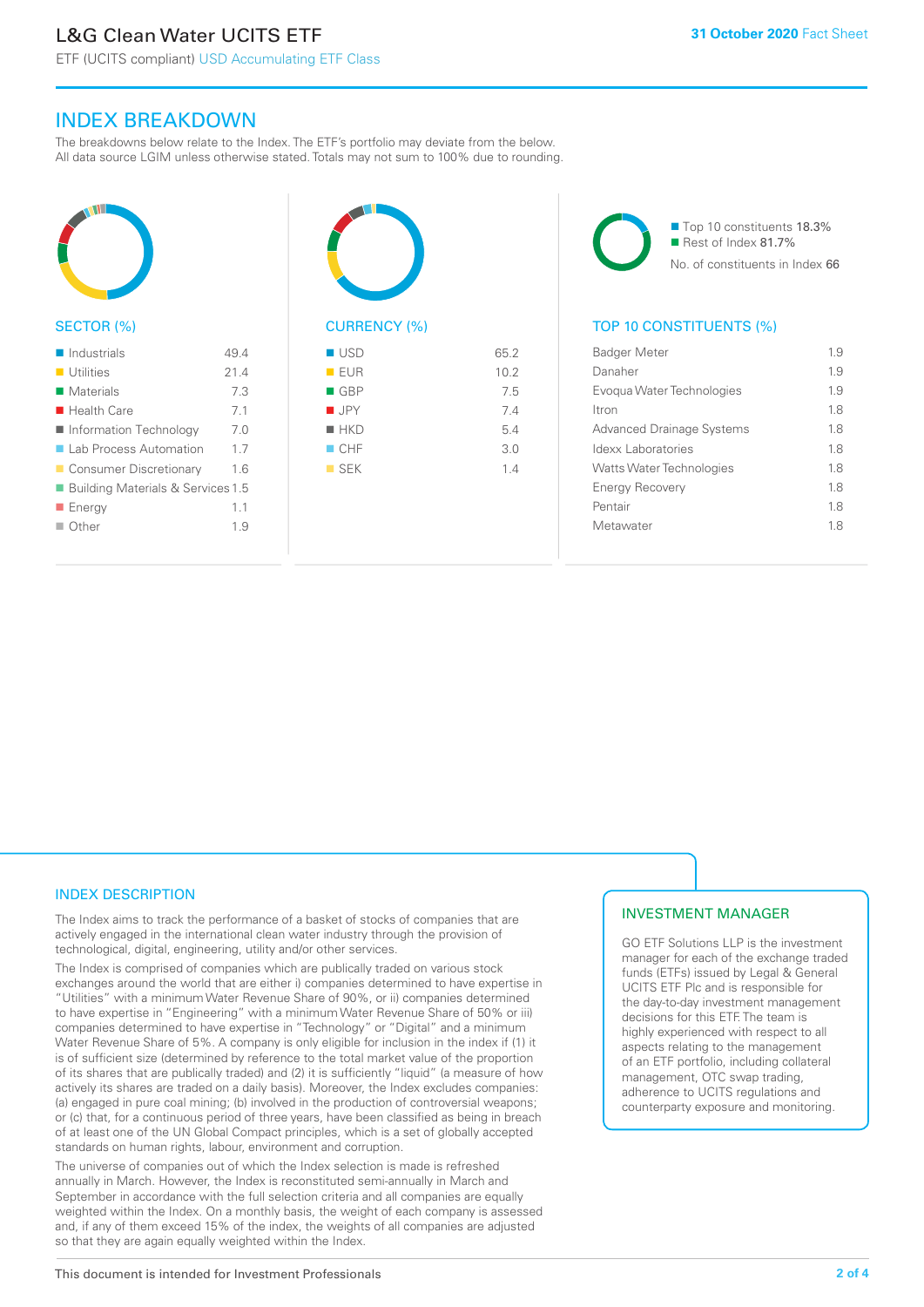# L&G Clean Water UCITS ETF

ETF (UCITS compliant) USD Accumulating ETF Class

#### KEY RISKS

- The value of an investment and any income taken from it is not guaranteed and can go down as well as up; you may not get back the amount you originally invested.
- Third party service providers (such as counterparties entering into financial derivative instruments with the ETF or the ETF's depositary) may go bankrupt and fail to pay money due to the ETF or return property belonging to the ETF.
- As the Index includes micro, small and medium-sized publicly traded companies, the ETF is subject to the risk that such companies may be more vulnerable to adverse business or economic events and greater and more unpredictable price changes than larger companies or the stock market as a whole.
- The ETF is subject to the risks associated with technology-focused companies and are particularly vulnerable to rapid developments in technology (which may leave their products out-of-date), government regulation and competition from domestic and foreign competitors who may have lower production costs. Such companies may also have difficulties establishing and maintaining patents, copyrights, trademarks and trade secrets relating to their products which could negatively affect their value.
- It may not always be possible to buy and sell ETF shares on a stock exchange or at prices closely reflecting the NAV.
- If the Index provider stops calculating the Index or if the ETF's license to track the Index is terminated, the ETF may have to be closed.

For more information, please refer to the key investor information document on our website ぴ

#### TRADING INFORMATION

| <b>Exchange</b>           | <b>Currency ISIN</b> |              | <b>SEDOL</b>   | Ticker | <b>Bloomberg</b> |
|---------------------------|----------------------|--------------|----------------|--------|------------------|
| London Stock Exchange USD |                      | IE00BK5BC891 | BKF3DB5        | GLUG   | GI UG I N        |
| London Stock Exchange GBX |                      | IE00BK5BC891 | BKF3DC6        | GLGG   | GI GG I N        |
| Borsa Italiana            | EUR                  | IE00BK5BC891 | <b>BKE3D93</b> | GLUG   | GI UG IM         |
| Deutsche Börse            | EUR                  | IE00BK5BC891 | BKF3BF5        |        | XMLC XMLC GY     |
| <b>SIX Swiss Exchange</b> | CHE                  | IF00BK5BC891 | BMG6908        | GI UG  | GI UG SW         |

The currency shown is the trading currency of the listing.



#### SPOTLIGHT ON LEGAL & GENERAL INVESTMENT MANAGEMENT

We are one of Europe's largest asset managers and a major global investor, with assets under management of €1,369.6 billion (as at 30 June 2020). We work with a wide range of global clients, including pension schemes, sovereign wealth funds, fund distributors and retail investors.

Source: LGIM internal data as at 30 June 2020. The AUM disclosed aggregates the assets managed by LGIM in the UK, LGIMA in the US and LGIM Asia in Hong Kong. The AUM includes the value of securities and derivatives positions.

# COUNTRY REGISTRATION



#### TO FIND OUT MORE



#### **Index Disclaimer**

The ETF is not sponsored, promoted, sold or supported by Solactive AG. Nor does Solactive AG offer any express or implicit guarantee or assurance either with regard to the results of using the Index and/or Index trade mark or the Index price, at any time or in any other respect.

The Index is calculated and published by Solactive AG. Solactive AG uses its best efforts to ensure that the Index is calculated correctly. Irrespective of its obligations towards the Company, Solactive AG has no obligation to point out errors in the Index to third parties including, but not limited to, investors and/or financial intermediaries of the ETF. Solactive AG does not guarantee the accuracy and/or the completeness of the Index or any related data, and shall not have any liability for any errors, omissions or interruptions therein.

Neither publication of the Index by Solactive AG, nor the licensing of the Index or Index trade mark, for the purpose of use in connection with the ETF, constitutes a recommendation by Solactive AG to invest capital in said ETF nor does it, in any way, represent an assurance or opinion of Solactive AG with regard to any investment in this ETF. In no event shall Solactive AG have any liability for any lost profits or indirect, punitive, special or consequential damages or losses, even if notified of the possibility thereof.